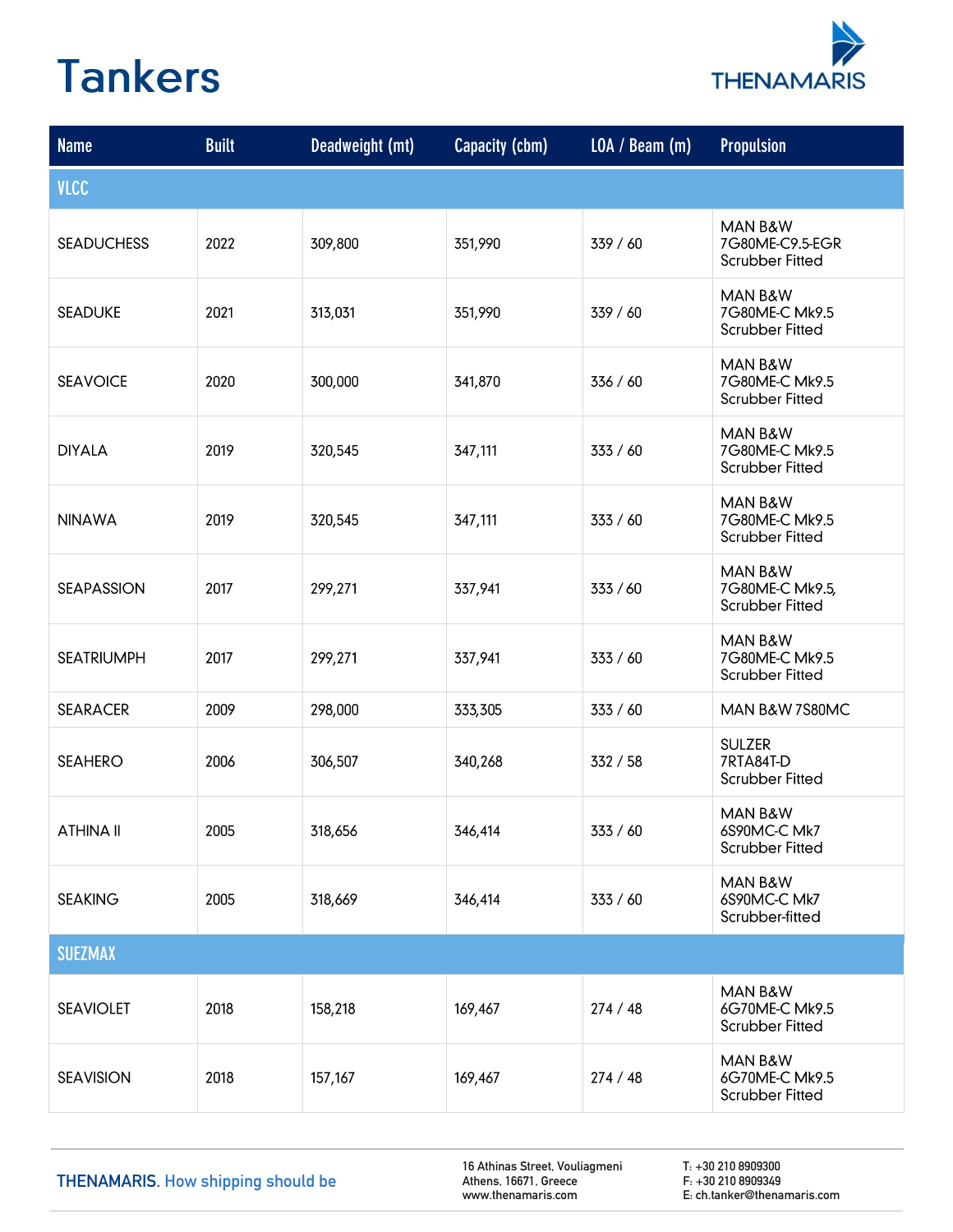

| <b>Name</b>       | <b>Built</b> | Deadweight (mt) | Capacity (cbm) | LOA / Beam (m) | <b>Propulsion</b>                                   |
|-------------------|--------------|-----------------|----------------|----------------|-----------------------------------------------------|
| <b>SEAVIGOUR</b>  | 2016         | 158,566         | 170,107        | 274/48         | MAN B&W<br>5G70ME-C Mk9.5<br><b>Scrubber Fitted</b> |
| <b>SEAMAJESTY</b> | 2012         | 158,322         | 170,441        | 274 / 48       | MAN B&W<br>6S70MC-C8                                |
| <b>SEAVOYAGER</b> | 2007         | 159,233         | 171,755        | 274/48         | MAN B&W<br>6S70MC-C Mk7                             |
| <b>SEACROSS</b>   | 2006         | 163,292         | 178,373        | 274 / 50       | MAN B&W<br>6S70MC-C Mk7                             |
| <b>SEADANCER</b>  | 2006         | 163,288         | 178,373        | 274 / 50       | MAN B&W<br>6S70MC-C Mk7                             |
| <b>AFRAMAX</b>    |              |                 |                |                |                                                     |
| <b>SEATRIBUTE</b> | 2020         | 111,890         | 129,300        | 237 / 44       | MAN B&W<br>6G60ME-C Mk9.5<br><b>Scrubber Fitted</b> |
| <b>SEAFAITH</b>   | 2020         | 111,964         | 126,764        | 237 / 44       | MAN B&W<br>6G60ME-C Mk9.5<br><b>Scrubber Fitted</b> |
| <b>SEAVELVET</b>  | 2020         | 111,964         | 126,764        | 237 / 44       | MAN B&W<br>6G60ME-C Mk9.5<br><b>Scrubber Fitted</b> |
| <b>SEACHARM</b>   | 2018         | 112,000         | 126,770        | 237 / 44       | MAN B&W<br>6G60ME Mk9.2                             |
| <b>SEACALM</b>    | 2017         | 112,119         | 126,770        | 237 / 44       | MAN B&W<br>6G60ME Mk9.2                             |
| <b>SEARANGER</b>  | 2017         | 114,129         | 128,349        | 250 / 44       | MAN B&W<br>6G60ME-C Mk9.5                           |
| <b>SEAROVER</b>   | 2017         | 114,049         | 128,349        | 250 / 44       | MAN B&W<br>6G60ME-C Mk9.5                           |
| <b>SEARUBY</b>    | 2017         | 114,074         | 128,349        | 250 / 44       | MAN B&W<br>6G60ME-C Mk9.5                           |
| <b>SEARUNNER</b>  | 2017         | 114,129         | 128,365        | 250 / 44       | MAN B&W<br>6G60ME-C Mk9.5                           |
| SIGNAL MAYA*      | 2017         | 113,998         | 125,791        | 250 / 44       | MAN B&W<br>6G60ME-C Mk9.5                           |
| <b>SEASPRITE</b>  | 2015         | 113,998         | 127,441        | 250 / 44       | MAN B&W<br>6G60ME-C Mk9.2                           |

THENAMARIS. How shipping should be

16 Athinas Street, Vouliagmeni Athens, 16671, Greece www.thenamaris.com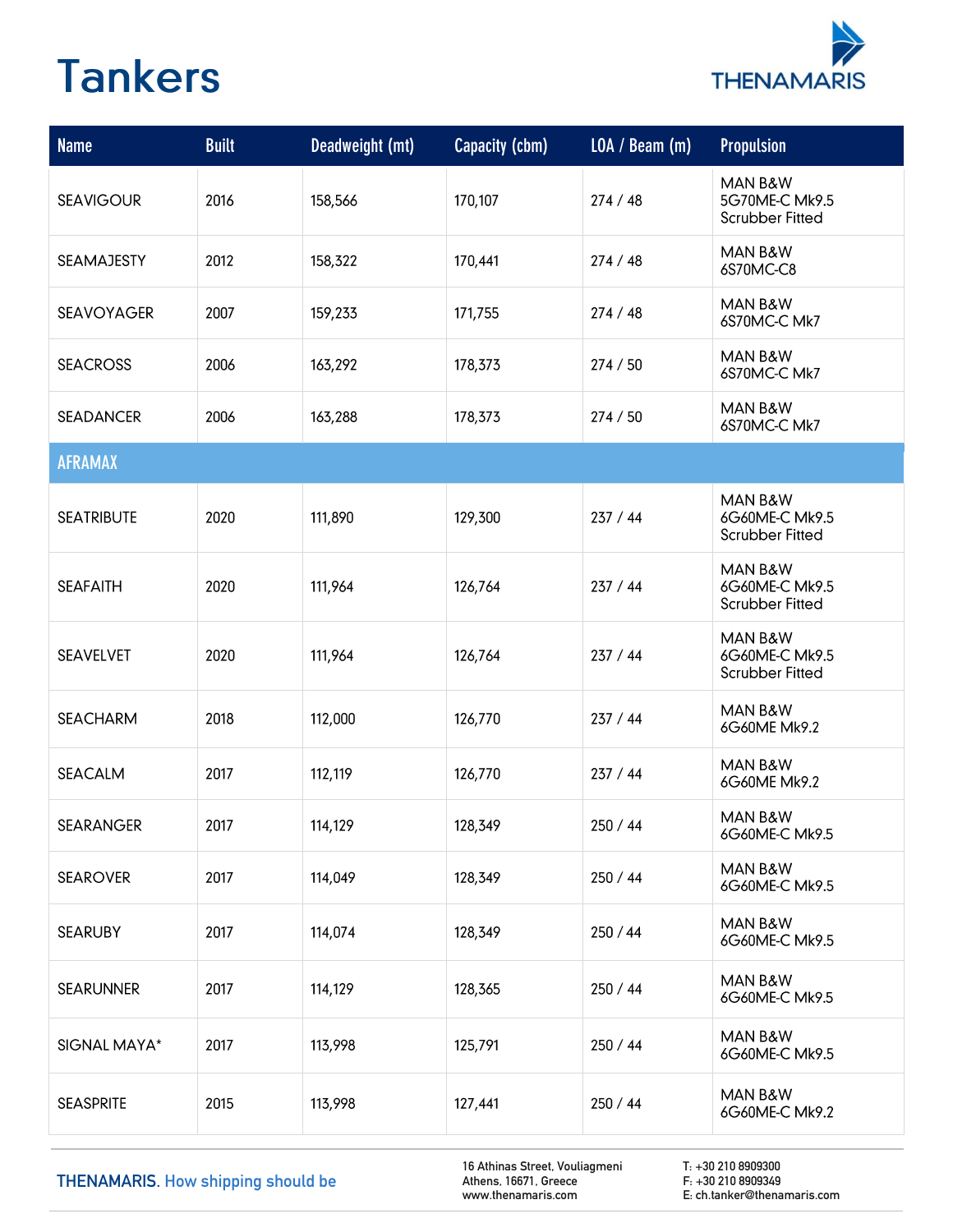

| <b>Name</b>         | <b>Built</b> | Deadweight (mt) | Capacity (cbm) | LOA / Beam (m) | <b>Propulsion</b>       |
|---------------------|--------------|-----------------|----------------|----------------|-------------------------|
| SIGNAL ALPHA*       | 2011         | 116,337         | 129,497        | 250 / 44       | MAN B&W<br>6 S60MC-C    |
| <b>MATILDA</b>      | 2009         | 112,935         | 127,402        | 250 / 44       | MAN B&W<br>7S60MC-C Mk7 |
| SEAJEWEL            | 2009         | 108,888         | 127,525        | 245/42         | MAN B&W<br>6S60MC-C Mk8 |
| <b>SEAMUSIC</b>     | 2009         | 112,922         | 127,402        | 250 / 44       | MAN B&W<br>7S60MC-C Mk7 |
| <b>SEAPRINCESS</b>  | 2008         | 115,949         | 127,510        | 249 / 44       | MAN B&W<br>6S60MC-C Mk7 |
| <b>SEASTAR</b>      | 2008         | 115,704         | 127,510        | 249 / 44       | MAN B&W<br>6S60MC-C Mk7 |
| <b>SEAMAGIC</b>     | 2007         | 116,905         | 137,793        | 250 / 44       | MAN B&W<br>7S60MC-C Mk7 |
| <b>SEAMASTER IV</b> | 2006         | 109,266         | 125,996        | 243 / 42       | MAN B&W<br>7S60MC Mk6   |
| <b>SEABORN</b>      | 2005         | 105,042         | 118,085        | 244 / 42       | MAN B&W<br>6S60MC Mk6   |
| SEABRAVERY          | 2005         | 105,042         | 118,085        | 244 / 42       | MAN B&W<br>6S60MC Mk6   |
| SEALOYALTY          | 2005         | 106,468         | 117,725        | 244 / 42       | SULZER 7RTA58T          |
| <b>SEAOATH</b>      | 2005         | 105,472         | 118,281        | 244 / 42       | MAN B&W<br>6S60MC Mk6   |
| <b>SEASONG</b>      | 2005         | 105,459         | 118,281        | 244 / 42       | MAN B&W<br>6S60MC Mk6   |
| <b>ISABELLA</b>     | 2004         | 105,330         | 118,085        | 244 / 42       | MAN B&W<br>6S60MC Mk6   |
| <b>SEACHANCE</b>    | 2004         | 107,081         | 120,330        | 247/42         | MAN B&W<br>6S60MC-C Mk7 |
| <b>SEAGRACE</b>     | 2004         | 105,941         | 118,325        | 244 / 42       | MAN B&W<br>6S60MC-C Mk7 |
| <b>SEAQUEEN</b>     | 2004         | 115,633         | 128,123        | 250 / 44       | MAN B&W<br>6S60MC-C Mk7 |

THENAMARIS. How shipping should be

16 Athinas Street, Vouliagmeni Athens, 16671, Greece www.thenamaris.com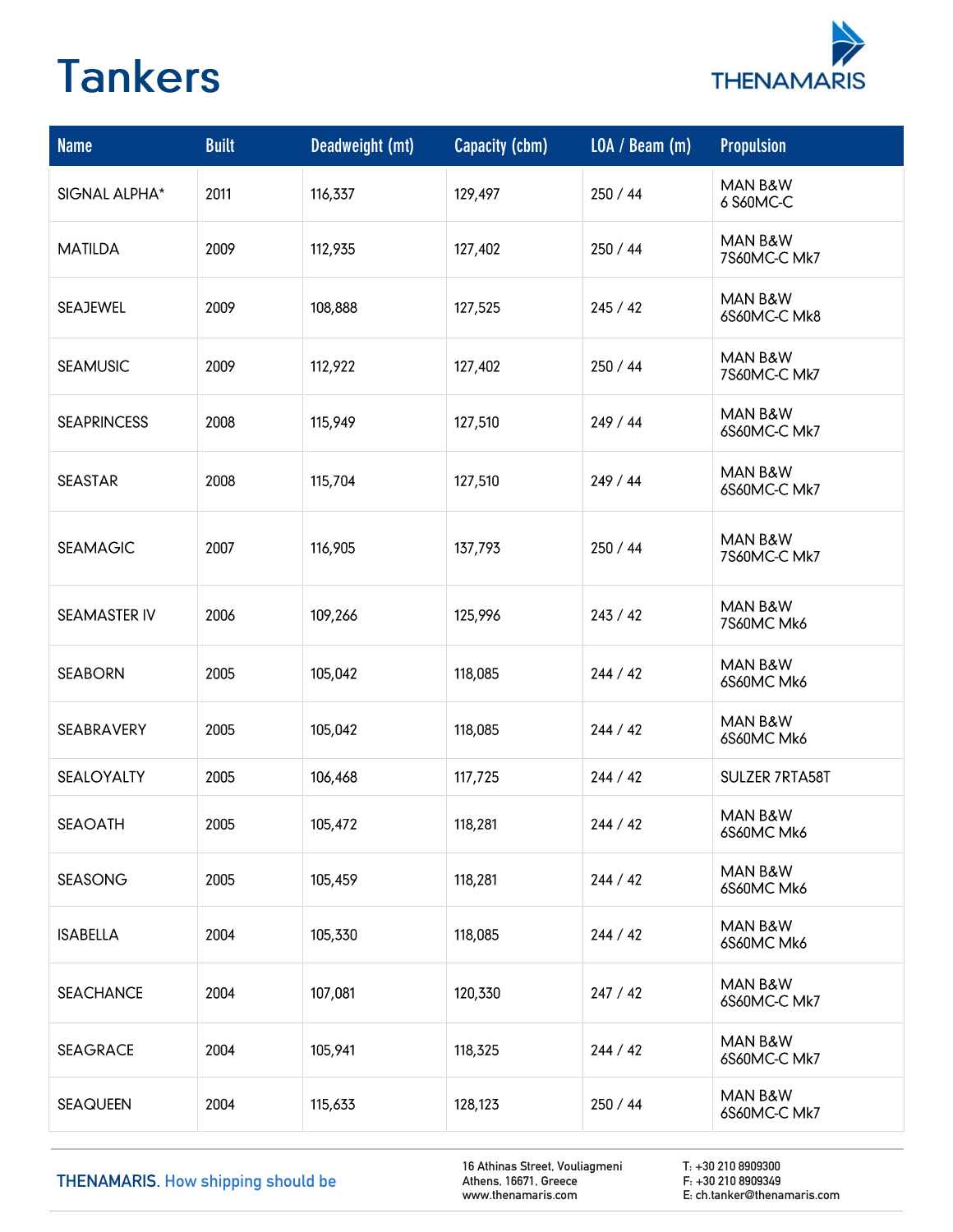

| <b>Name</b>               | <b>Built</b> | Deadweight (mt) | Capacity (cbm) | LOA / Beam (m) | <b>Propulsion</b>            |
|---------------------------|--------------|-----------------|----------------|----------------|------------------------------|
| <b>SEASCOUT</b>           | 2004         | 105,330         | 118,085        | 244 / 42       | MAN B&W<br>6S60MC Mk6        |
| <b>SEATRUST</b>           | 2004         | 114,550         | 127,981        | 250/44         | MAN B&W<br>7 S60MC Mk6       |
| <b>MEDIUM RANGE (MR2)</b> |              |                 |                |                |                              |
| <b>SEAPROMISE</b>         | 2022         | 50,291          | 54,300         | 183 / 32       | MAN B&W<br>6G50ME-C9.6-HPSCR |
| <b>SEAFRIEND</b>          | 2013         | 50,660          | 53,302         | 183 / 32       | MAN B&W<br>6S50ME-C Mk8.2    |
| <b>SEAPRIDE</b>           | 2013         | 50,660          | 53,302         | 183 / 32       | MAN B&W<br>6S50ME-C Mk8.2    |
| SEASALVIA                 | 2013         | 50,660          | 53,302         | 183 / 32       | MAN B&W<br>6S50ME-C Mk8.2    |
| <b>SEATREASURE</b>        | 2013         | 50,660          | 53,302         | 183 / 32       | MAN B&W<br>6S50ME-C Mk8.2    |
| SEABREEZE                 | 2007         | 53,717          | 59,704         | 186 / 32       | MITSUBISHI 6UEC60LS          |
| <b>SEAEXPRESS</b>         | 2007         | 45,976          | 52,704         | 180 / 32       | MAN B&W<br>6S50MC-C Mk7      |
| SEAMUSE*                  | 2007         | 48,673          | 56,275         | 180 / 32       | MAN B&W<br>6S50MC-C Mk7      |
| <b>SEAVALOUR</b>          | 2007         | 46,702          | 52,967         | 183 / 32       | MAN B&W<br>6S50MC-C Mk7      |
| <b>SEAVICTORY</b>         | 2007         | 46,701          | 42,967         | 183 / 32       | MAN B&W<br>6S50MC-C Mk7      |
| <b>SEABRIGHT</b>          | 2006         | 46,159          | 52,163         | 183 / 32       | MAN B&W<br>6S50MC-C Mk7      |
| <b>MEDIUM RANGE (MR1)</b> |              |                 |                |                |                              |
| <b>SEACROWN1</b>          | 2003         | 40,039          | 44,710         | 176 / 31       | MAN B&W<br>6S50MC Mk6        |
| <b>SEAEXPLORER</b>        | 2003         | 39,975          | 44,710         | 176 / 31       | MAN B&W<br>6S50MC Mk6        |
| <b>SEAMERCURY</b>         | 2003         | 37,197          | 42,273         | 183 / 27       | MAN B&W<br>6S50MC-C Mk7      |
| <b>SEAMERIT</b>           | 2002         | 39,441          | 42,273         | 183 / 27       | MAN B&W<br>6S50MC-C Mk7      |

THENAMARIS. How shipping should be

16 Athinas Street, Vouliagmeni Athens, 16671, Greece www.thenamaris.com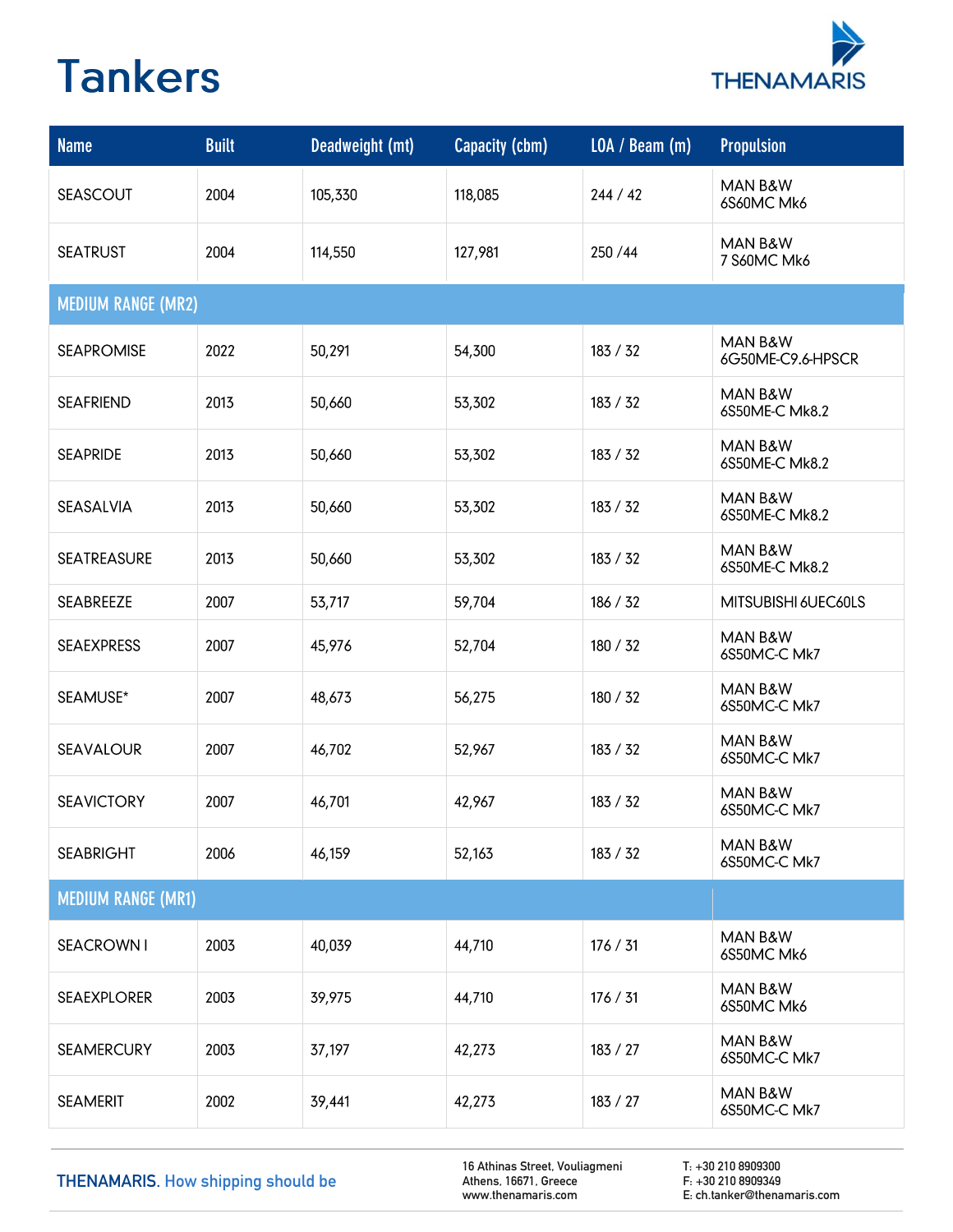



\*Post-fixture Services and Chartering by Signal Maritime.

16 Athinas Street, Vouliagmeni Athens , 16671, Greece www.thenamaris.com